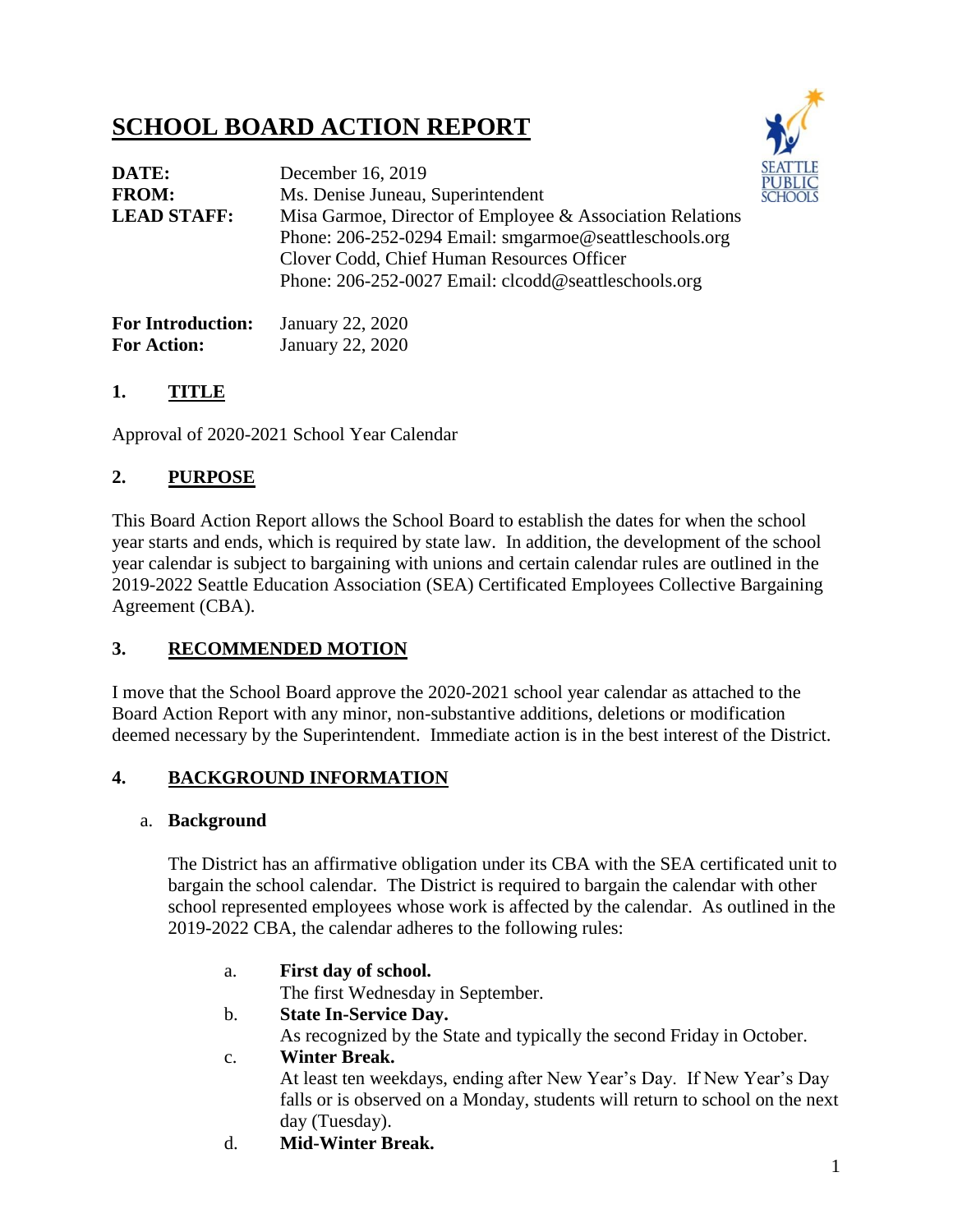President's Day and the following four workdays.

#### e. **Spring Break.**

Five days starting the second Monday in April.

#### f. **Snow Make-Up Days.**

At least three snow days shall be scheduled, including the day between semesters, and the first two days following the last day of school in June.

g. **Holidays.** Labor Day (when school begins before this day in September), Veterans Day (November), Thanksgiving Day (November), the day after Thanksgiving (November), Martin Luther King Jr. Day (January), Presidents' Day (February), and Memorial Day (May).

#### h. **Time Responsibility Incentive** (**TRI) Days.** The four days immediately preceding the start of school, except for the Friday before Labor Day.

i. **November.**

Three consecutive days for Elementary and K-8 conferences immediately preceding Thanksgiving Day.

The attached calendar continues to provide that on each Wednesday, except the first day of school, students will be dismissed 75 minutes early to accommodate teacher planning, collaboration and professional development. Collaborative and/or common planning time is also braided into the teacher workday. The certificated staff workday will remain at  $7\frac{1}{2}$  (7.5) hours.

Labor and Employee Relations staff invited representatives from all thirteen (13) collective bargaining groups to review the 2020-2021 calendar. SEA agreed to the calendar and no bargaining group has raised concerns or objections.

#### b. **Alternatives**

Not approve the calendar. This is not recommended as the 2020-2021 School Year Calendar must be set to allow all involved to engage in scheduling and planning and any alternative calendar would require the District to re-bargain with the Unions.

## c. **Research**

N/A

#### **5. FISCAL IMPACT/REVENUE SOURCE**

There are no additional costs associated with this action.

The revenue source for this motion is N/A.

Expenditure:  $\Box$  One-time  $\Box$  Annual  $\Box$  Multi-Year  $\boxtimes$  N/A

Revenue:  $\Box$  One-time  $\Box$  Annual  $\Box$  Multi-Year  $\boxtimes$  N/A

#### **6. COMMUNITY ENGAGEMENT**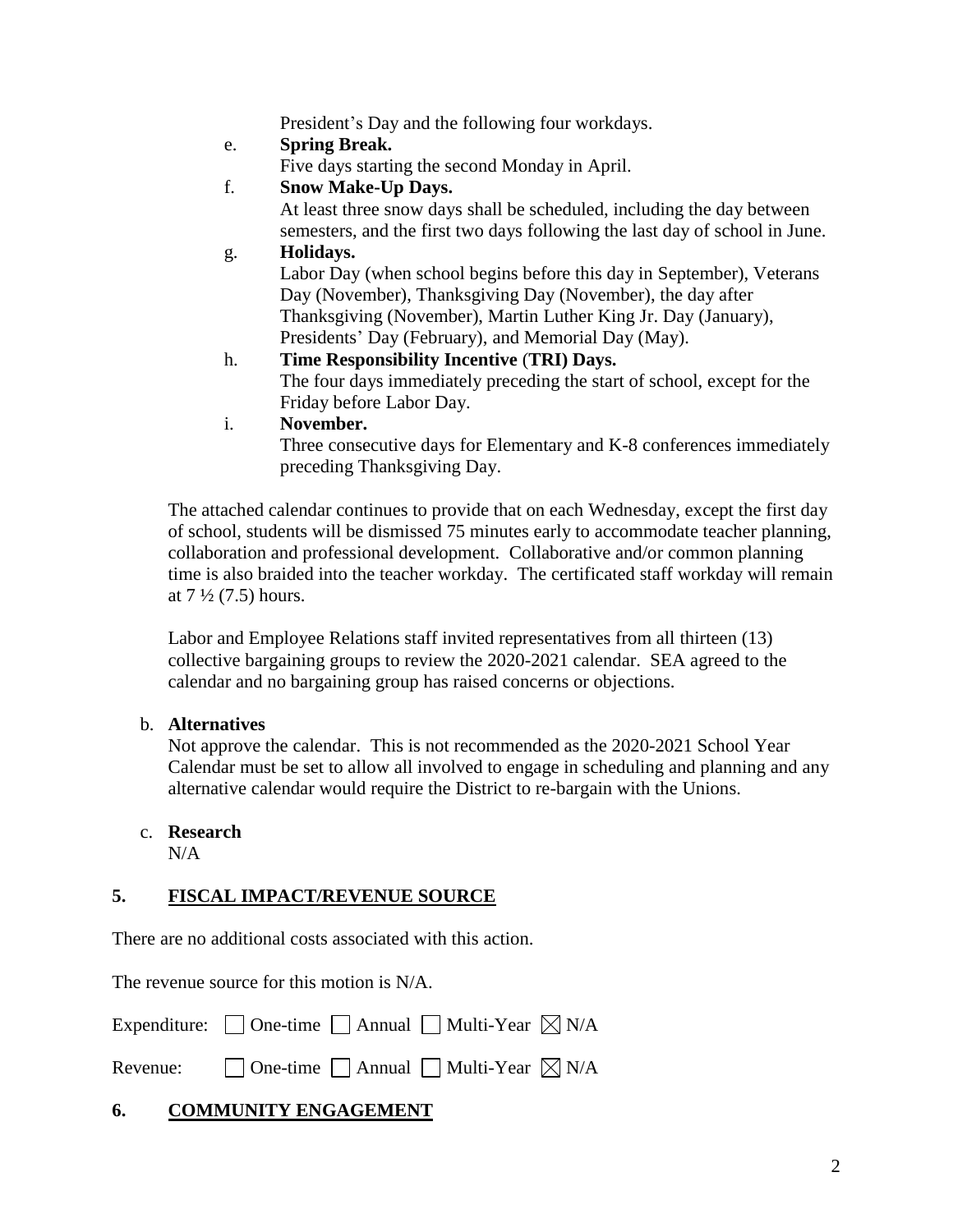With guidance from the District's Community Engagement tool, this action was determined to merit the following tier of community engagement:

 $\Box$  Not applicable

 $\boxtimes$  Tier 1: Inform

Tier 2: Consult/Involve

| Tier 3: Collaborate

The matter of the academic year calendar is primarily a subject of negotiations with SEA. Therefore, there is limited direct community engagement on the subject.

## **7. EQUITY ANALYSIS**

This calendar incorporates previously negotiated student early release time that allows for more teacher collaboration time to address school improvement plans and work on ending opportunity gaps. Additionally, the SEA and SPS staff agreed to establish a joint workgroup to address equity and inclusive considerations related to religious and cultural observations and practices in developing the calendar. The workgroup created guidance to provide to schools/teachers in planning important events, testing and exam dates. While we cannot change school year dates to accommodate every religious/cultural observance, we have provided the guidance so schools, families and communities are aware and can excuse absences or make appropriate accommodation and supports if they are unable to avoid scheduling educationally significant activities on days of religious/cultural observances.

#### **8. STUDENT BENEFIT**

Adoption of the calendar for the 2020-2021 school year will allow for the development of individual school schedules for students and families, and to plan for and schedule family activities outside of school time.

#### **9. WHY BOARD ACTION IS NECESSARY**

Amount of contract initial value or contract amendment exceeds \$250,000 (Policy No. 6220)

Amount of grant exceeds \$250,000 in a single fiscal year (Policy No. 6114)

Adopting, amending, or repealing a Board policy

 $\Box$  Formally accepting the completion of a public works project and closing out the contract

 $\boxtimes$  Legal requirement for the School Board to take action on this matter.

Under RCW 28A.330.100 the Board is to "fix the time for annual opening and closing of schools and for the daily dismissal of pupils before the regular time for closing schools."

Board Policy No. \_\_\_\_\_, [TITLE], provides the Board shall approve this item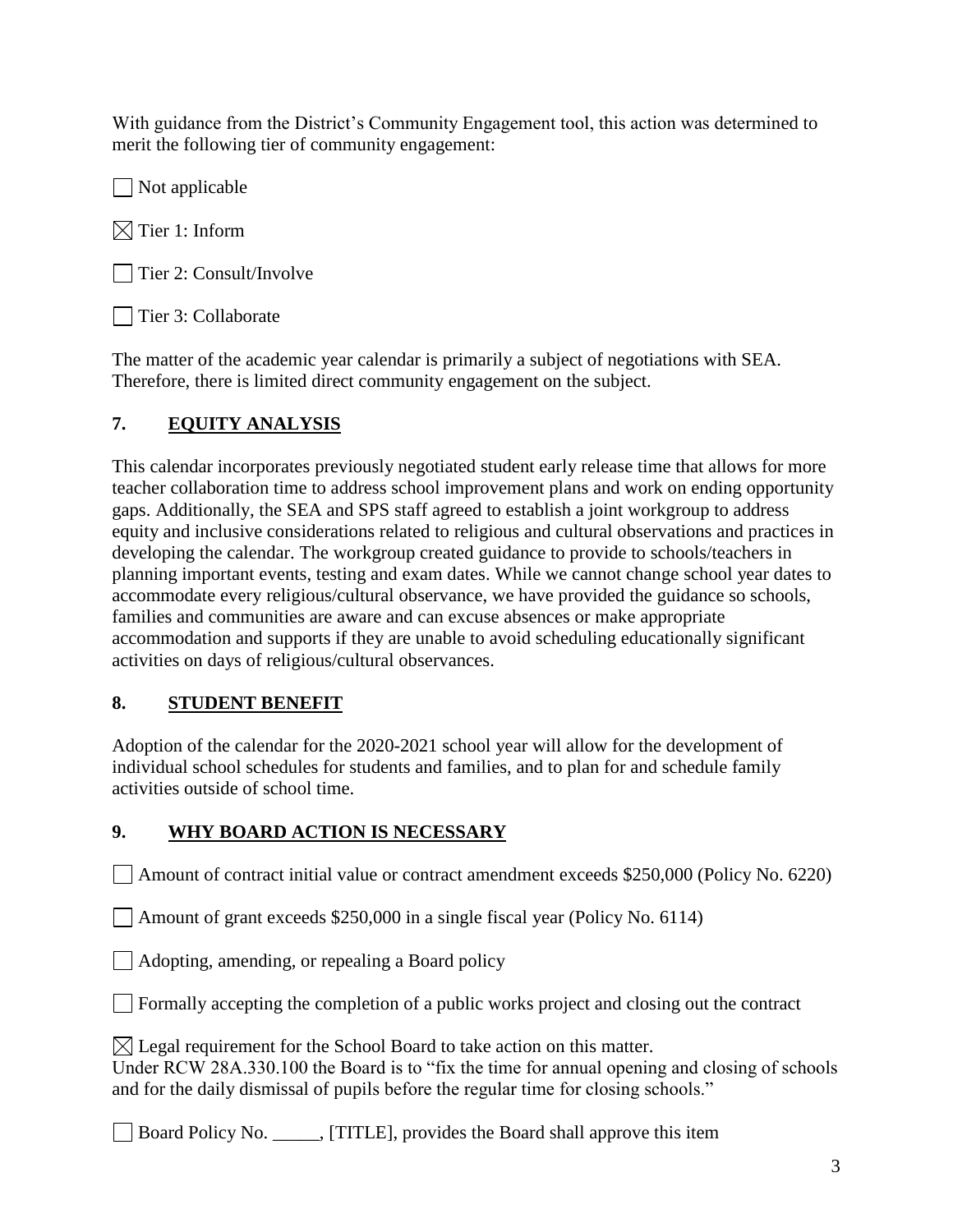Other:

#### **10. POLICY IMPLICATION**

Per Board Policy No. 5020 Collective Bargaining, agreements resulting from collective bargaining are approved by the Board. The school calendar is collectively bargained with interested unions and the resulting agreement is presented to the Board for approval pursuant to RCW 28A.330.100. Further, the 2020-2021 School Year Calendar will promote continuity of instruction.

#### **11. BOARD COMMITTEE RECOMMENDATION**

This motion was not discussed in committee due to the cancellation of the January 15 Executive Committee meeting for inclement weather.

#### **12. TIMELINE FOR IMPLEMENTATION**

The adoption of the calendar for the 2020-2021 school year will allow for the development of individual school schedules and courses; allow the District to begin staffing for the upcoming school year; enable the District to schedule future professional development; allow persons and organizations providing supporting services to plan and schedule their services; and allow families and staff members to schedule family activities outside of school time. After board approval, the calendar will be distributed to the various unions, employees, schools, and school communities. The calendar will also be distributed by the Communications Department via the SPS website and other means.

#### **13. ATTACHMENTS**

- 2020-2021 School Year Calendar (for approval)
- Guidance Regarding Religion and Religious Accommodations (for reference)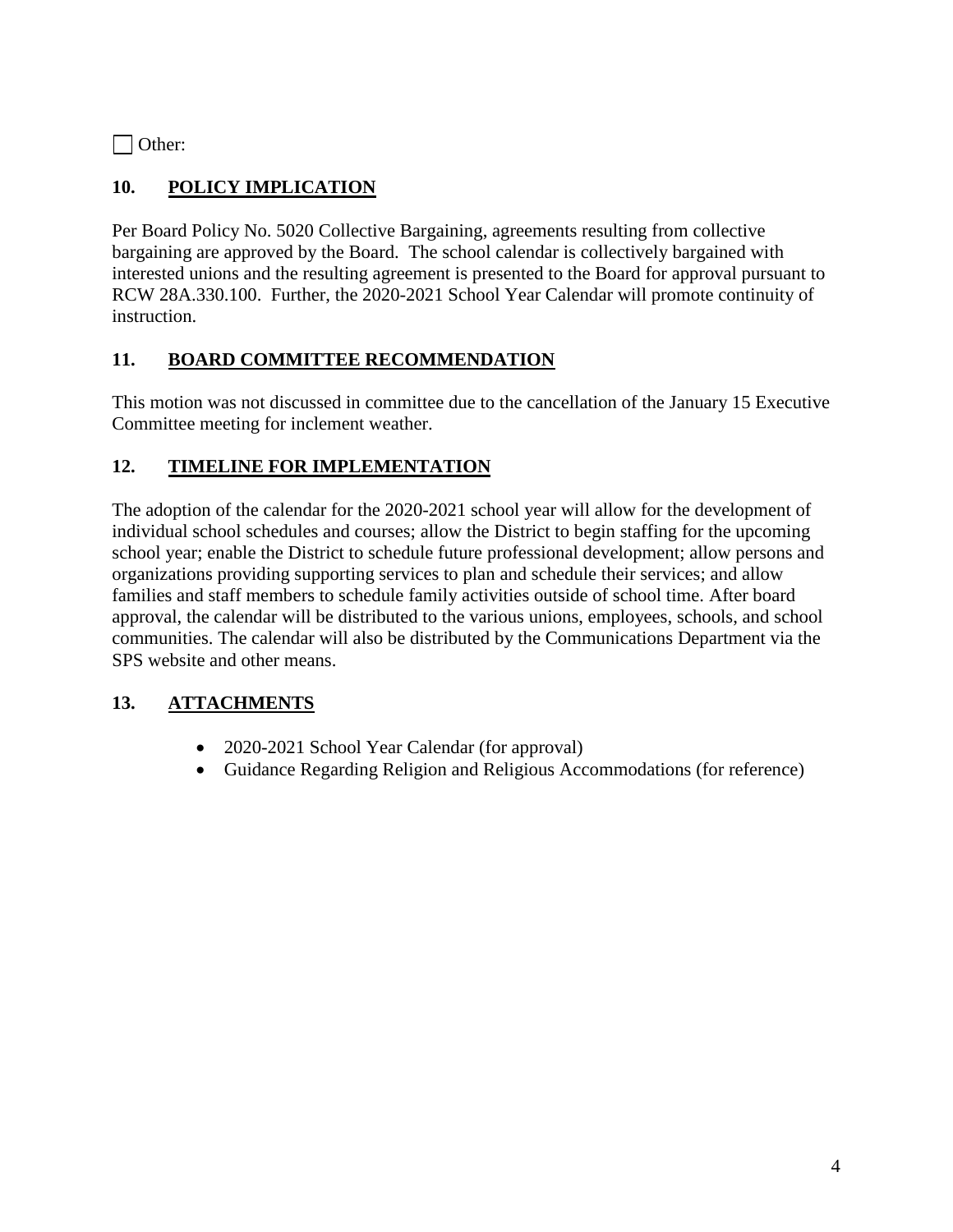

# 2020-2021 School Year Calendar

Seattle Public Schools is committed to making its online information accessible and usable to all people, regardless of ability or technology. Meeting web accessibility guidelines and standards is an ongoing process that we are consistently working to improve.

While Seattle Public Schools endeavors to only post documents optimized for accessibility, due to the nature and complexity of some documents, an accessible version of the document may not be available. In these limited circumstances, the District will provide equally effective alternate access.

For questions and more information about this document, please contact the following:

Misa Garmoe Director of Employee and Association Relations smgarmoe@seattleschools.org

The 2020-2021 School Year Calendar identifies days that schools are in session, identifying days that are shorter than normal duration. The document also identifies week days when school is not in session and the reason for that.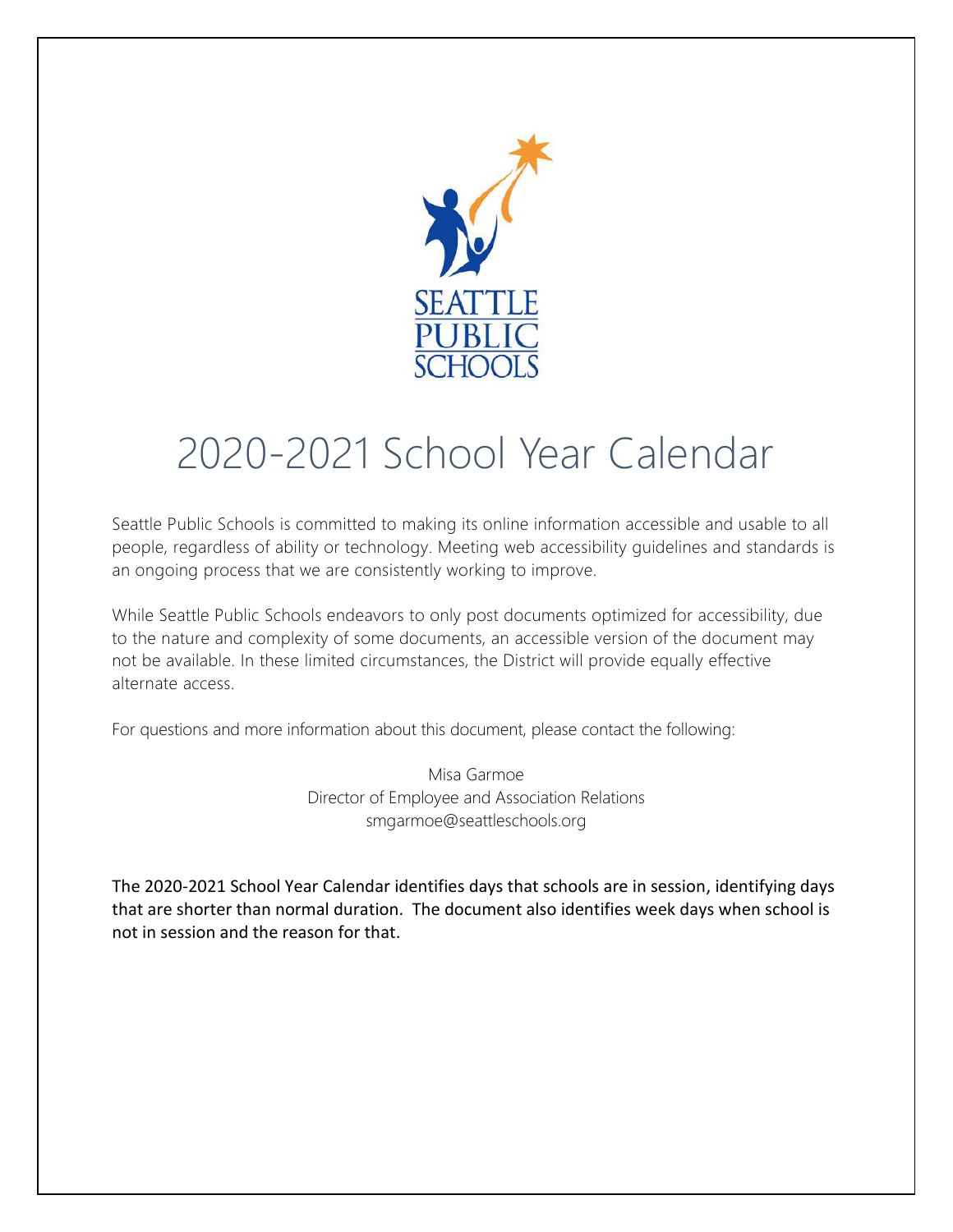| <b>2020-21 SCHOOL YEAR CALENDAR</b>           |                                                              |                                                                                                                                                                                            |                       |                                              |                                                                                                                                             | Draft 12/11/2019                     |                             |                |                                            |
|-----------------------------------------------|--------------------------------------------------------------|--------------------------------------------------------------------------------------------------------------------------------------------------------------------------------------------|-----------------------|----------------------------------------------|---------------------------------------------------------------------------------------------------------------------------------------------|--------------------------------------|-----------------------------|----------------|--------------------------------------------|
| <b>SEPTEMBER 2020</b><br><b>FEBRUARY 2021</b> |                                                              |                                                                                                                                                                                            |                       |                                              |                                                                                                                                             |                                      |                             |                |                                            |
|                                               |                                                              | W<br>$\mathbf{T}$<br>$\mathsf F$<br>$\operatorname{\mathsf{Su}}$<br>$M$ $T$<br>$\mathsf{s}$<br>23<br>$24$<br>25<br>26 27<br>28<br>29                                                       |                       |                                              | W<br>$Su$ M<br>$\mathsf{T}$<br>$\mathbf{T}$<br>F.<br>$\overline{2}$<br>$\overline{3}$<br>$5^{\circ}$<br>$\overline{4}$<br>$\overline{1}$    | <sub>S</sub><br><b>TRI Days</b><br>6 |                             |                |                                            |
| 8/27, 8/28, 8/31, 9/1 TRI Days<br>9/2<br>9/7  | First Day of School<br>Holiday - Labor Day                   | 30<br>31<br>5<br>$\mathbf{1}$<br>$\overline{3}$<br>$\overline{a}$<br>10<br>$6\phantom{.}6$<br>$\overline{7}$<br>11<br>12<br>8<br>$9^{\circ}$<br>17<br>$13\,$<br>14<br>16<br>18<br>15<br>19 | 2/15<br>$2/15 - 2/19$ | Holiday - Presidents Day<br>Mid-Winter Break | $9\,$<br>12<br>$\overline{7}$<br>8<br>10<br>11<br>13<br>15<br>$16$ 17<br>14<br>18<br>19<br>20<br>22<br>$23 \mid 24$<br>21<br>25<br>26<br>27 | 大                                    |                             |                | <b>SEATTLE</b><br>PUBLIC<br><b>SCHOOLS</b> |
|                                               |                                                              | 25<br>$20\,$<br>22<br>23<br>24<br>21<br>26<br>$\overline{27}$<br>28 29 30                                                                                                                  |                       |                                              | 28                                                                                                                                          |                                      | <b>School Start/End</b>     |                |                                            |
|                                               | <b>OCTOBER 2020</b>                                          |                                                                                                                                                                                            |                       | <b>MARCH 2021</b>                            |                                                                                                                                             |                                      | Teachers                    | TRI            | Student                                    |
|                                               |                                                              | $M$ T<br>$\overline{\mathsf{S}}$<br>$\mathsf{S}\mathsf{u}$<br>F.<br>S<br>$\mathbf{T}$                                                                                                      |                       |                                              | Su M<br>W<br>$\mathbf{T}$<br>$\mathbf{T}$<br>F.<br>S.                                                                                       | August                               |                             | $\overline{3}$ | $\mathbf 0$                                |
|                                               |                                                              | $\overline{2}$<br>$\overline{3}$                                                                                                                                                           |                       |                                              | $\overline{3}$<br>$5\overline{)}$<br>$\overline{2}$<br>$\overline{4}$<br>6<br>$\overline{1}$                                                | September                            | 20                          | $\mathbf{1}$   | 20                                         |
|                                               |                                                              | 8<br>$\mathbf{q}$<br>10<br>$\overline{4}$<br>$5^{\circ}$<br>6<br>7                                                                                                                         |                       |                                              | 9<br>12<br>$\overline{7}$<br>8<br>10<br>11<br>13                                                                                            | October                              | 21                          | $\mathbf{1}$   | 21                                         |
| 10/9                                          | State In-Service Day/ TRI Day                                | 12<br>14<br>15<br>16<br>11<br>13<br>17                                                                                                                                                     |                       |                                              | 15<br>18<br>19<br>20<br>14<br>16 17                                                                                                         | November                             | 18                          | $\Omega$       | 18                                         |
|                                               |                                                              | $19 \mid 20$<br>21<br>22<br>23<br>24<br>$18\,$                                                                                                                                             |                       |                                              | 26<br>$21$ 22<br>$23 \mid 24$<br>25<br>27                                                                                                   | December                             | 14                          | $\Omega$       | 14                                         |
|                                               |                                                              | $\overline{25}$<br>$26$ 27 28<br>$29 \mid 30 \mid 31$                                                                                                                                      |                       |                                              | 28 29 30 31                                                                                                                                 | January                              | 18                          | $\Omega$       | 18                                         |
|                                               | <b>NOVEMBER 2020</b>                                         |                                                                                                                                                                                            |                       | <b>APRIL 2021</b>                            |                                                                                                                                             | February                             | 15                          | $\Omega$       | 15                                         |
|                                               |                                                              | Su<br>M<br>W<br>F.<br>S<br>$\mathbf{T}$<br>$\mathbf{T}$                                                                                                                                    |                       |                                              | $\overline{\mathsf{w}}$<br>$Su$ M<br>T<br>$\mathbf{T}$<br>F.<br>S.                                                                          | March                                | 23                          | $\Omega$       | 23                                         |
|                                               |                                                              | $\mathbf{1}$<br>6<br>$\overline{2}$<br>$\overline{3}$<br>$\overline{4}$<br>5<br>$\overline{7}$                                                                                             |                       |                                              | $\overline{2}$<br>$\overline{3}$<br>$\mathbf{1}$                                                                                            | April                                | 17                          | $\Omega$       | 17                                         |
| 11/11                                         | Holiday - Veterans Day                                       | $\bf 8$<br>$11 \mid 12$<br>13<br>9<br>10<br>14<br>$20$ 21<br>16<br>18<br>19                                                                                                                | $4/12 - 4/16$         |                                              | 5 <sub>5</sub><br>6<br>8<br>10<br>4<br>$\overline{7}$<br>9<br>$11 \mid 12 \mid 13 \mid 14$<br>15<br>16<br>17                                | May                                  | 20                          | $\Omega$       | 20                                         |
| 11/23-11/25                                   | requesting waiver for Elem P-T Conference (Varies by School) | $15\,$<br>17<br>26<br>23<br>25<br>27<br>$\overline{28}$<br>24                                                                                                                              |                       | <b>Spring Break</b>                          | 18<br>19<br>20<br>$\overline{21}$<br>22<br>24<br>23                                                                                         | June                                 | 14<br>180                   | $\Omega$<br>5  | 14<br>180                                  |
| 11/26 & 11/27                                 | Holiday - Thanksgiving                                       | $\frac{22}{29}$<br>30                                                                                                                                                                      |                       |                                              | $25 \quad 26$<br>27<br>$\overline{28}$<br>29<br>30                                                                                          |                                      |                             |                |                                            |
|                                               | <b>DECEMBER 2020</b>                                         |                                                                                                                                                                                            |                       | <b>MAY 2021</b>                              |                                                                                                                                             |                                      |                             |                |                                            |
|                                               |                                                              | M <sub>T</sub><br>W<br>$\mathsf F$<br>$\mathsf{s}$<br>Su<br>$\mathbf{T}$                                                                                                                   |                       |                                              | $\overline{\mathsf{w}}$<br>$Su$ M<br>$\overline{1}$<br>$\overline{1}$<br>F<br><b>S</b>                                                      |                                      | All Schools Closed          |                |                                            |
|                                               |                                                              | $\overline{2}$<br>5<br>$\overline{3}$<br>$\overline{4}$                                                                                                                                    |                       |                                              | $\overline{1}$                                                                                                                              |                                      | <b>TRI Days</b>             |                |                                            |
| $12/21 - 1/1$                                 | <b>Winter Break</b>                                          | 11<br>12<br>8<br>9<br>10<br>6<br>$\overline{7}$                                                                                                                                            | 5/31                  | Holiday - Memorial Day                       | 5<br>8<br>$\overline{3}$<br>6<br>$\overline{7}$<br>$2 \quad$<br>$\overline{4}$                                                              |                                      |                             |                |                                            |
|                                               |                                                              | 17<br>18<br>13<br>14<br>15<br>16<br>19                                                                                                                                                     |                       |                                              | 10<br>$11 \quad 12$<br>13<br>9<br>14<br>15                                                                                                  | Jump Start                           |                             |                | Aug 17-21, 2020                            |
|                                               |                                                              | 25<br>$23 \mid 24$<br>$20\,$<br>$21 \mid 22 \mid$<br>26                                                                                                                                    |                       |                                              | 17<br>18 19<br>20<br>16<br>21<br>22                                                                                                         |                                      |                             |                |                                            |
|                                               |                                                              | $28$ 29<br>$30 \mid 31$<br>27                                                                                                                                                              |                       |                                              | $25 \mid 26$<br>27<br>$23 \mid 24$<br>28<br>29                                                                                              | 1st Day of 2020-21                   |                             |                | Sept. 2, 2020                              |
|                                               |                                                              |                                                                                                                                                                                            |                       |                                              | $30 \mid 31$                                                                                                                                |                                      | School Year for Grades 1-12 |                |                                            |
|                                               | <b>JANUARY 2021</b>                                          |                                                                                                                                                                                            |                       | <b>JUNE 2021</b>                             |                                                                                                                                             |                                      |                             |                |                                            |
|                                               |                                                              | W<br>$Su$ $M$ $T$<br>$\bar{T}$<br>$\mathsf F$<br><sub>S</sub>                                                                                                                              |                       |                                              | $Su$ M<br>W<br>$\mathbf{T}$<br>$\mathbf{T}$<br>F.<br>-S                                                                                     | <b>Family Connections</b>            |                             |                | Sept. 8-10, 2020                           |
| 1/1                                           | Holiday - New Years Day                                      | $\overline{2}$                                                                                                                                                                             | 6/18                  | Last Day of School for Students and Teachers | $\overline{3}$<br>$\mathbf{1}$<br>$\overline{2}$<br>$\overline{4}$<br>5                                                                     | for PreK - K                         |                             |                |                                            |
| 1/18                                          | Holiday - Martin Luther King Day                             | $\overline{3}$<br>8<br>$\overline{4}$<br>5<br>6<br>9<br>$\overline{7}$                                                                                                                     | 6/18                  | 180-Day Calendar Ends                        | $6 \mid 7$<br>8<br>10<br>11 12<br>9                                                                                                         |                                      |                             |                |                                            |
| 1/27                                          | End of Semester 1                                            | $10\,$<br>11<br>12<br>13<br>14<br>15<br>16<br>22                                                                                                                                           | 6/21                  | Snow Makeup Day (2 of 3)                     | 13 14<br>$15 \mid 16$<br>17<br>19<br>18<br>24<br>26                                                                                         | First Day of                         |                             |                | Sept. 14, 2020                             |
| 1/28<br>1/28                                  | Day Between Semesters<br>Snow Makeup Day (1 of 3)            | 18 19 20 21<br>$17\,$<br>23<br>$24\,$<br>25<br>26<br>28<br>30<br>27<br>29                                                                                                                  | 6/22                  | Snow Makeup Day (3 of 3)                     | $22 \mid 23$<br>25<br>21<br>20<br>29 30<br>27<br>28                                                                                         | PreK & K                             |                             |                |                                            |
| 1/29                                          | <b>Start of Semester 2</b>                                   | 31                                                                                                                                                                                         |                       |                                              |                                                                                                                                             |                                      |                             |                |                                            |
|                                               |                                                              |                                                                                                                                                                                            |                       |                                              |                                                                                                                                             |                                      |                             |                |                                            |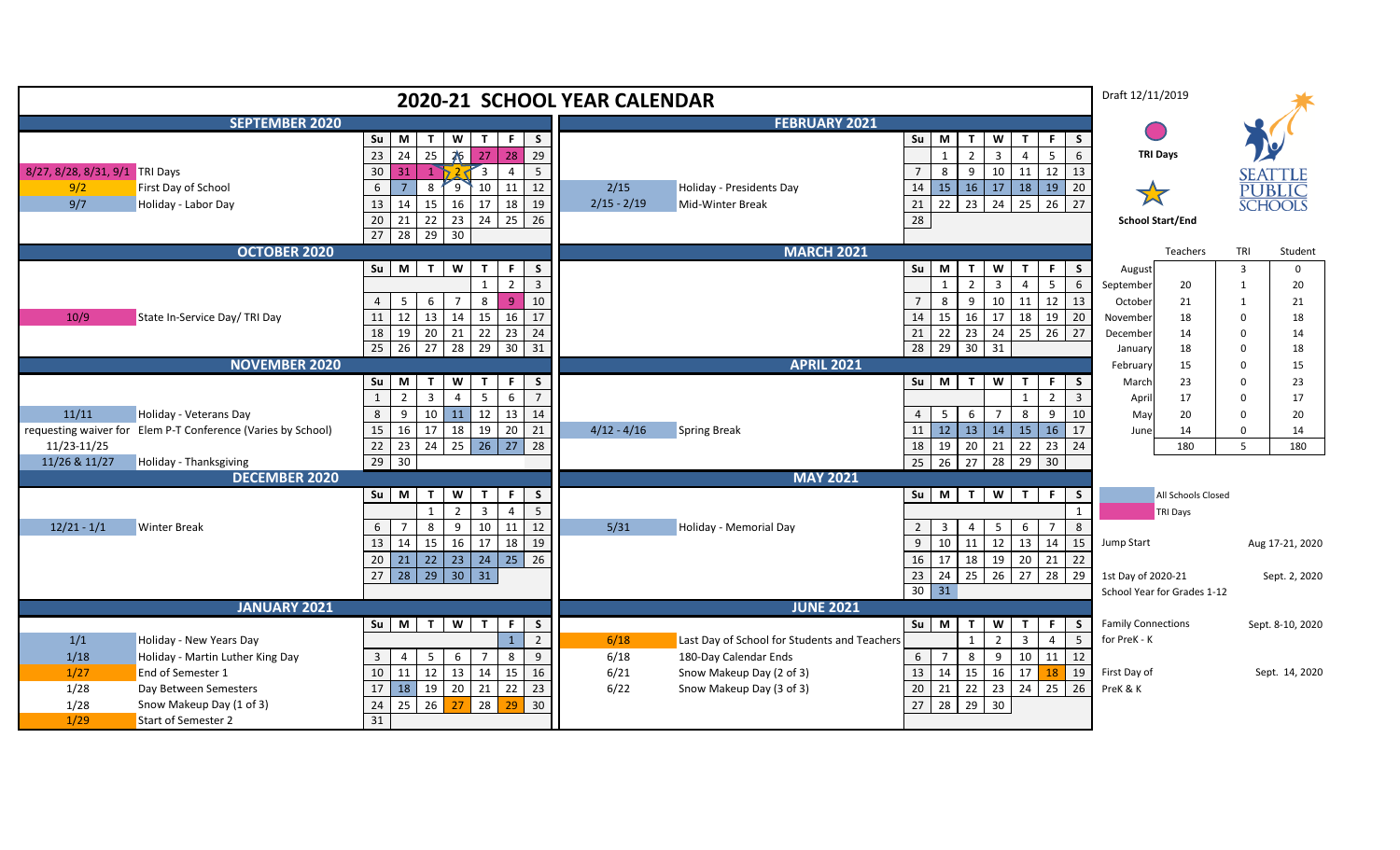# Guidance Regarding Religion and Religious Accommodations

## Background:

During the 2019-2020 school year, Seattle Public Schools and Seattle Education Association created a joint workgroup to address equity and evaluate inclusive considerations related to religious and cultural observances and practices in developing student and work calendars. The workgroup sought to develop the calendar using the negotiated calendar formula (important dates) below, while also considering days which may have high impact on our communities. The goal of this calendar is to provide an at-a-glance look at the variety of religious holidays and observances to assist schools/teachers in planning important events, testing, and exam dates.

While we can't change school year dates to accommodate every religious/cultural observance, it is understood that students may end up missing school and important school events in order to honor their religious practices. Since our school district is so large, our communities vary in their diversity, and individual schools know their communities best, we are asking schools to consider the accommodations and supports they can provide to students if they are not able to avoid scheduling educationally significant days on the same days of religious/cultural observances.

This guidance being provided is based from guidance from the Office of the Superintendent of Public Instruction.

## Important Dates:

*The below dates were negotiated as a part of the Collective Bargaining Agreement (CBA).*

- **First Day of School** 
	- o The first Wednesday in September
- **State In-Service Day** 
	- o As recognized by the State (typically the second Friday in October)
- **Winter Break** 
	- o At least ten weekdays, ending after New Year's Day. If New Year's Day falls or is observed on a Monday, students will return to school on the next day (Tuesday)
- **Mid-Winter Break**
	- o President's Day and the following four workdays
- **Spring Break**
	- o Five days starting the second Monday in April
- **Snow Make-Up Days**
	- $\circ$  At least three snow days shall be scheduled, including the day between semesters, and the first two days following the last day of school in June. Additional snow make-up days may be added in June if necessary
- **Holidays**
	- o Labor Day (when school begins before this day in September)
	- o Veteran's Day (November)
	- o Thanksgiving Day (November)
	- o The day after Thanksgiving (November)
	- o Martin Luther King Jr. Day (January)
	- o President's Day (February)
	- o Memorial Day (May)
- **Contractual Days**
	- $\circ$  The four days immediately preceding the start of school, except for the Friday before Labor Day
- **Conferences**
	- o Three consecutive days for conferences immediately preceding Thanksgiving Day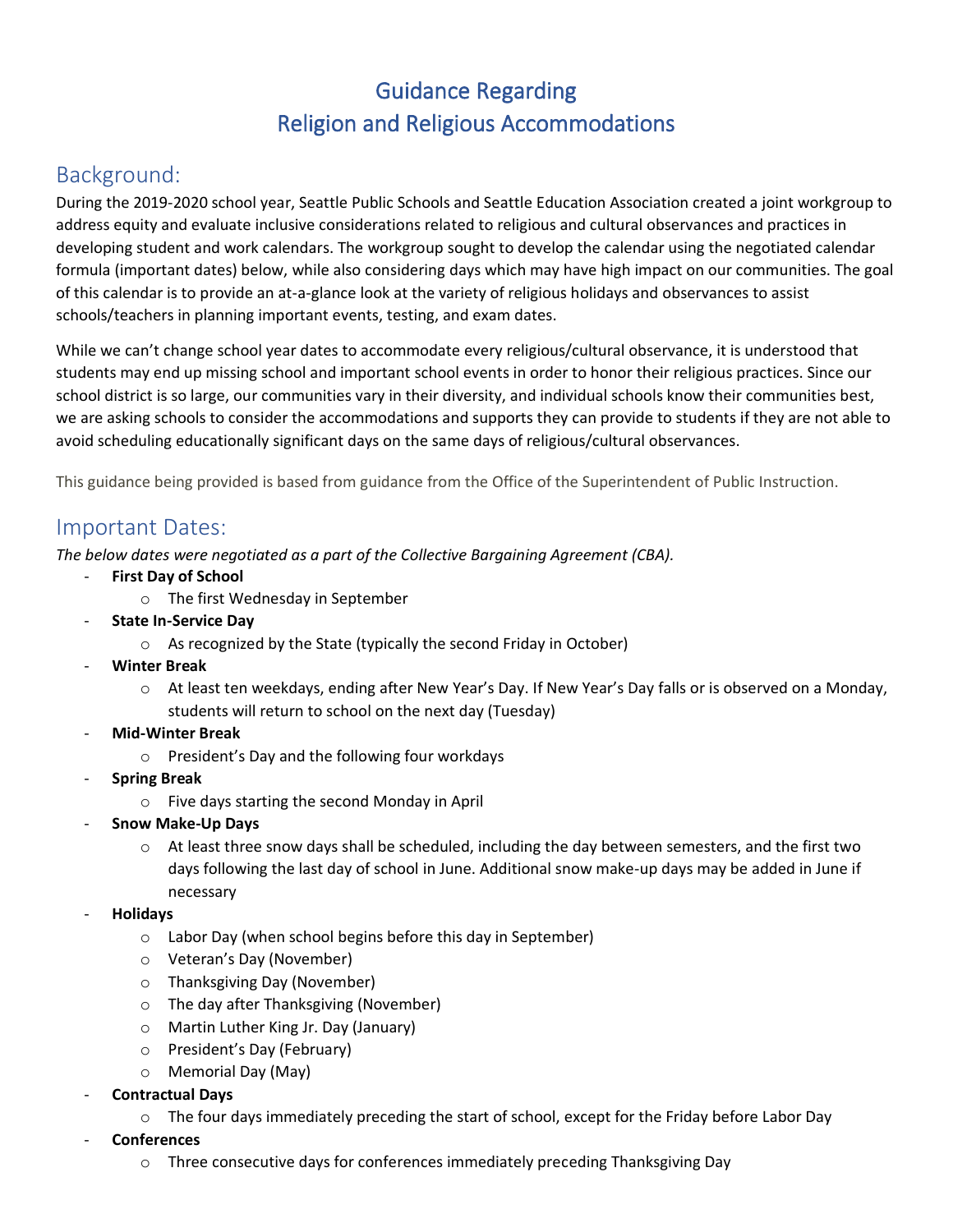## Student Absences

#### *See policy 3121: [Attendance](https://www.seattleschools.org/UserFiles/Servers/Server_543/File/District/Departments/School%20Board/Policies/Series%203000/3121.pdf)*

Though consistent attendance for students is essential, policy 3121 does provide that religious or cultural purposes are valid excuses for an absence. See below.

*Policy 3121: Consistent attendance is essential to the Seattle Public Schools mission of academic excellences for every student in every school. To combat unexcused absences and truancy, all Seattle Public Schools are dedicated to providing racially, culturally, and age appropriate instruction and interventions and supports to remove barriers to consistent daily attendance.* 

Policy 3121 does state that religious or cultural purposes are valid excuses for an absence.

#### See Policy 3121 Superintendent Procedure (SP) VIII.B.a.4)

*B. Excused Absences a) The following are valid excuses for an absence:*

*4. Religious or cultural purpose including observance of a religious or cultural holiday or participation in religious or cultural instruction;*

#### *See Policy 3121/3121SP in its entirety, however it does also provide that:*

- $\circ$  The school principal (or designee) has the authority to determine if an absence meets the above criteria for an excused absence.
- $\circ$  If an absence is excused, the student will be permitted to make up all missed assignments outside of class under reasonable conditions and time limits established by the teacher of the class. However, in participation-type classes, a student's grade may be affected because of the student's inability to make up the activities conducted during a class period if an alternative assignment that aligns with the learning goals of the activities missed is not reasonable.
- $\circ$  An excused absence will be verified by a parent/guardian or an adult, emancipated or appropriately aged student, or school authority responsible for the absence. If attendance is taken electronically, either for a course conducted online or for students physically within the district, an absence will default to unexcused until such time as an excused absence may be verified by a parent/guardian or an adult, emancipated, or appropriately aged student. If a student of any age is to be released for health care related to family planning or abortion, the student may require that the District keep the information confidential. Students thirteen and older have the right to keep information about drug, alcohol or mental health treatment confidential. Students fourteen and older have the same confidentiality rights regarding HIV and sexually transmitted diseases.

#### Religious Accommodations for Students

#### *See policy 2340: [Religion and Religious Accommodation](https://www.seattleschools.org/UserFiles/Servers/Server_543/File/District/Departments/School%20Board/Policies/Series%202000/2340.pdf)*

*Policy 2340 also states that students shall be excused from attending school in observance of a religious holiday.*

*Policy 2340: Upon receipt of a parent/guardian request, a student shall be excused from attending school in observance of a religious holiday. Students who are excused from class as a religious accommodation, must have an opportunity to make up any work, assignment or test missed as a result of the absence.*

*Policy 2340SP: The student's parent/guardian must submit a written request to the principal of the student's school, well enough in advance to allow the school to make appropriate arrangements and scheduling adjustments.*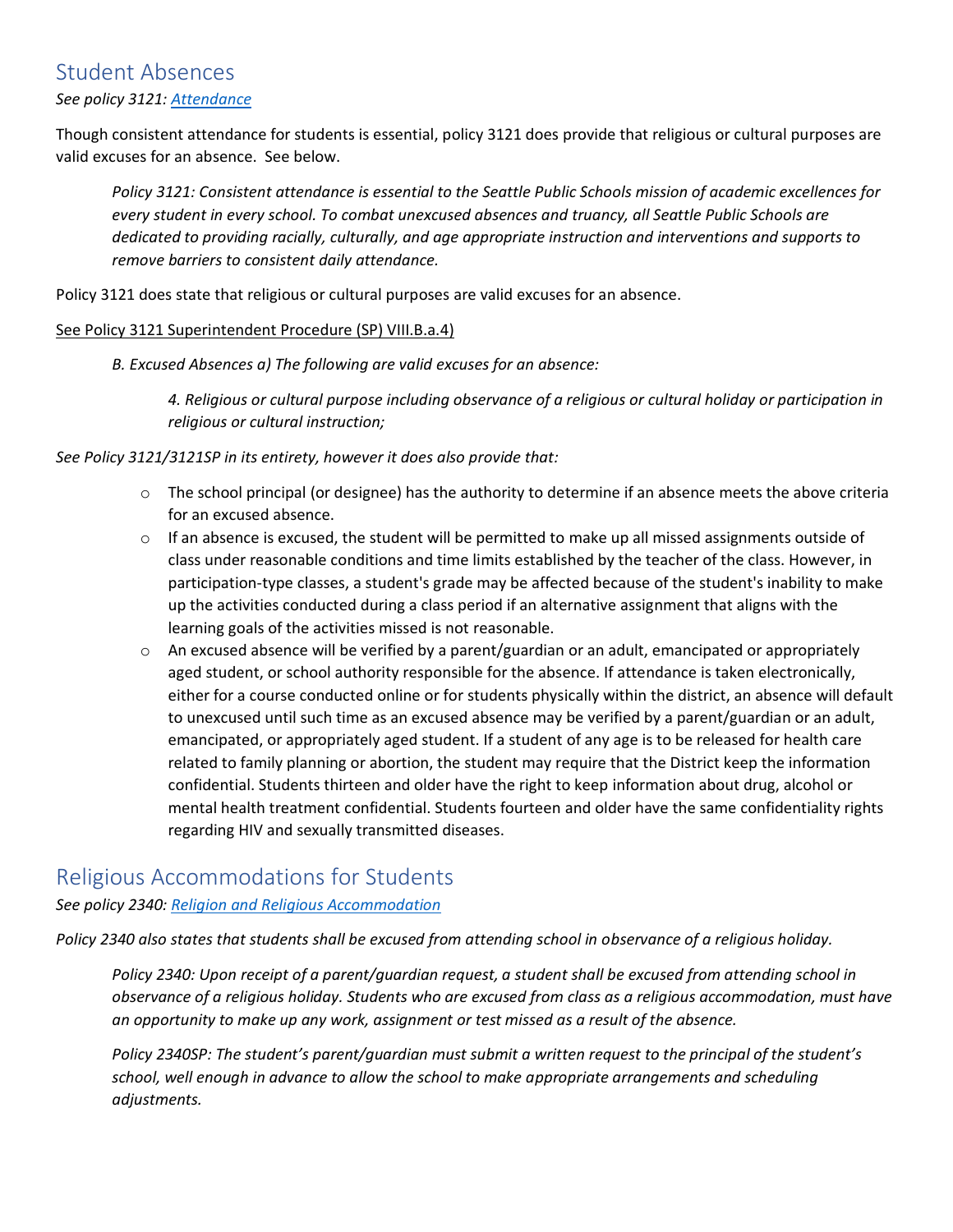The written request must state –

- 1. The specific accommodation requested
- 2. Why the accommodation is needed
- 3. The amount of time, duration, and frequency of the accommodation

## Testing dates - All dates are tentative until confirmed by testing agencies.

School staff should consider these testing windows and their building activities to make proper considerations for their school communities religious and cultural observances.

Smarter Balanced (SBA) ELA and Math Assessments- March 1- June 4 (Grades 3-8 and high school)

Washington Comprehensive Assessment of Science (WCAS)- April 12- June 4 (Grades 5 and 8)

Washington Comprehensive Assessment of Science (WCAS)- May 3 - June 4 (Grade 11)

Advanced Placement (AP) & International Baccalaureate (IB)- May 3-14 (High school students enrolled in these courses)

## Religion and Religious Accommodations, 2020-2021

This aims to expand the awareness about the multiple forms of diversity among our students and families, and the days that students may or not be at school due to religious observances and the days that students may be fasting. It may also be helpful to guide better times to schedule educationally significant activities when the date can't be changed. For example, testing in the morning during periods when students eat at sundown.

The purpose of the calendar below is to assist in this effort to raise awareness about religious holidays practiced in public schools across the state of Washington.

**This calendar was provided by the Office of Superintendent of Public Instruction based on the University of Washington's Calendar of Holidays and Religious Observances.**

The Office of Superintendent of Public Instruction encourages districts not to schedule significant school events on major religious holidays. Schools that plan around major religious holidays convey to all students that they are a meaningful part of their school communities and their religious traditions matter $[1]$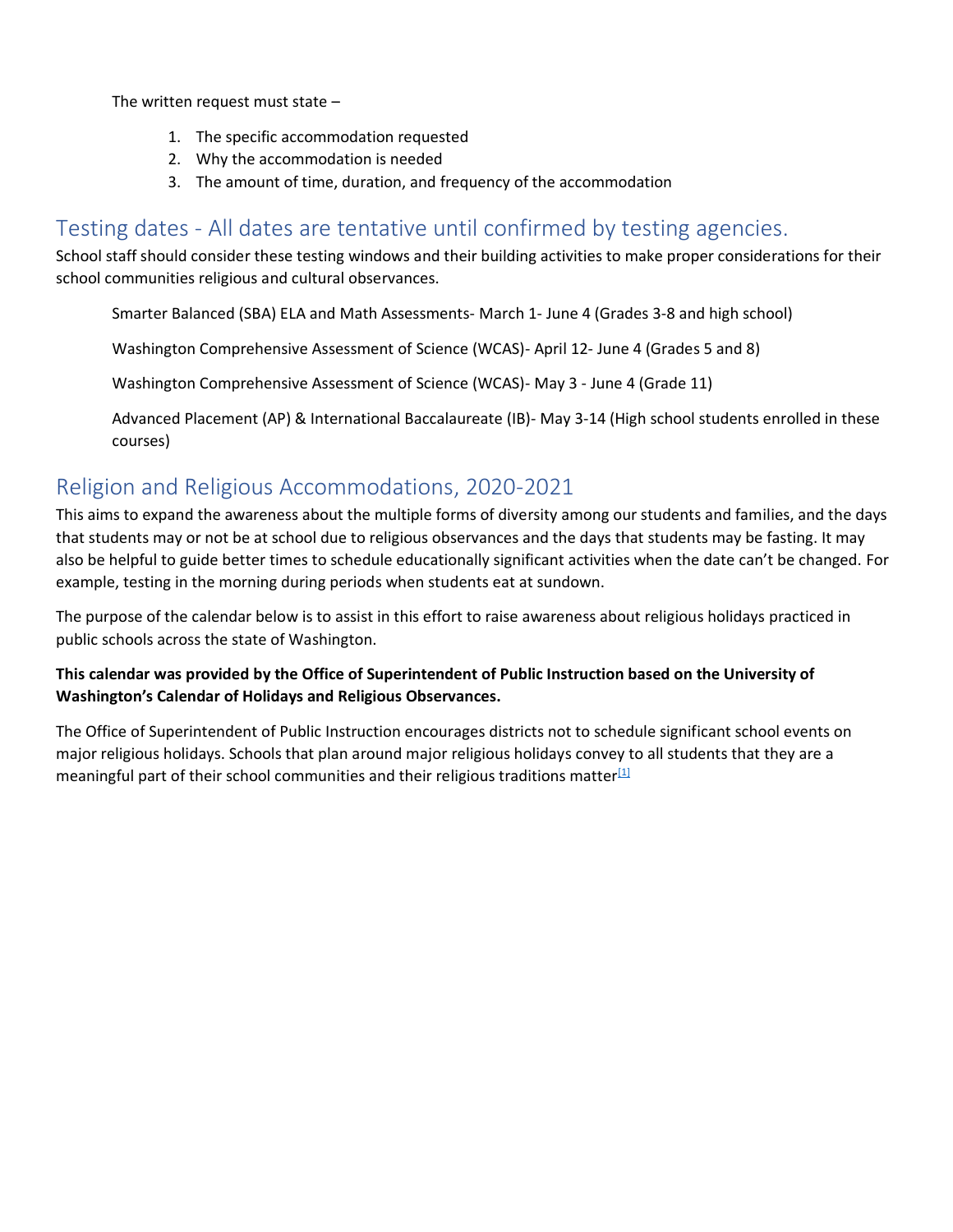*Notes:*

*All Jewish, Islamic, and Bahá'í holidays begin at sundown (SD) on the evening before the first date shown +These holidays (or dates within holidays) are designated non-work (observance) days*

*++Some of these dates are not fixed to a calendar but rather based on the actual sighting of the moon and therefore may be some variance by a day*

*Please be sensitive to and accommodate student observers' needs due to fasting on all of the dates and the evening prior to the date(s), these dates are listed in BOLD type*

| Date                                        | <b>Holiday or Observance</b><br><b>Name</b> | Religion           | <b>Notes</b><br>Sundown (SD)                |  |
|---------------------------------------------|---------------------------------------------|--------------------|---------------------------------------------|--|
| September 7, 2020                           | Labor Day                                   |                    | No School                                   |  |
| +September 18, 2020 -<br>September 20, 2020 | Rosh Hashanah (New Year)                    | Jewish             | (SD)                                        |  |
| +September 27, 2020                         | Yom Kippur (Day of<br>Atonement)            | Jewish             | (SD)                                        |  |
| +October 2, 2020 -<br>October 9, 2020       | <b>Sukkot (Feast of</b><br>Tabernacle)      | Jewish             | (SD)<br>*Fasting occurs on the first<br>day |  |
| +October 9, 2020 -<br>October 11, 2020      | Shemini Atzeret                             | Jewish             | (SD)                                        |  |
| +October 10, 2020                           | Simchat Torah                               | Jewish             | (SD)                                        |  |
| October 12, 2020                            | Indigenous Peoples' Day                     |                    |                                             |  |
| +October 17, 2020                           | <b>Birth of the Bab</b>                     | Bahá'í             | (SD)                                        |  |
| +October 18, 2020                           | Birth of the Bahá'ulláh                     | Bahá'í             | (SD)                                        |  |
| October 17, 2020 - October<br>25, 2020      | Navaratri/Dassehra                          | Hindu              |                                             |  |
| ++October 28, 2020                          | Mawlid-al-Nabi (birthday of<br>Mohammad)    | Islamic            |                                             |  |
| November 11, 2020                           | Veteran's Day                               |                    | No School                                   |  |
| <b>November 14, 2020</b>                    | <b>Diwali</b>                               | Hindu              |                                             |  |
| November 26, 2020                           | Thanksgiving Day                            |                    | No School (November 26 -<br>27, 2020)       |  |
| December 10, 2020 -<br>December 18, 2020    | Hanukkah (Chanukah)                         | Jewish             | (SD)                                        |  |
| December 24, 2020                           | Christmas Eve                               | Christian          | No School                                   |  |
| December 25, 2020                           | Christmas Day                               | Christian          | No School                                   |  |
| January 1, 2021                             | New Year's Day                              |                    | No School                                   |  |
| January 7, 2021                             | <b>Orthodox Christmas</b>                   | Christian Orthodox |                                             |  |
| January 18, 2021                            | Martin Luther King Day                      |                    | No School                                   |  |
| February 12, 2021                           | Lunar New Year                              |                    |                                             |  |
| February 15, 2021                           | President's Day                             |                    | No School                                   |  |
| <b>February 17, 2021</b>                    | Ash Wednesday /<br><b>Beginning of Lent</b> | <b>Christian</b>   |                                             |  |
| <b>February 26, 2021</b>                    | Purim<br>Jewish                             |                    | (SD)                                        |  |
| March 1, 2021 - March 19,<br>2021           | <b>Nineteen-Day Fast</b>                    | Bahá'í             |                                             |  |
| March 11, 2021                              | <b>Maha Shivaratri</b>                      | Hindu              |                                             |  |
| +March 19, 2021                             | Naw-Ruz (Bahá'í<br><b>New Year)</b>         | Bahá'í             | (SD)                                        |  |
| +March 23, 2021 - April 3,<br>2021          | Passover                                    | Jewish             | (SD)<br>+March 23-24 and April 2-3          |  |